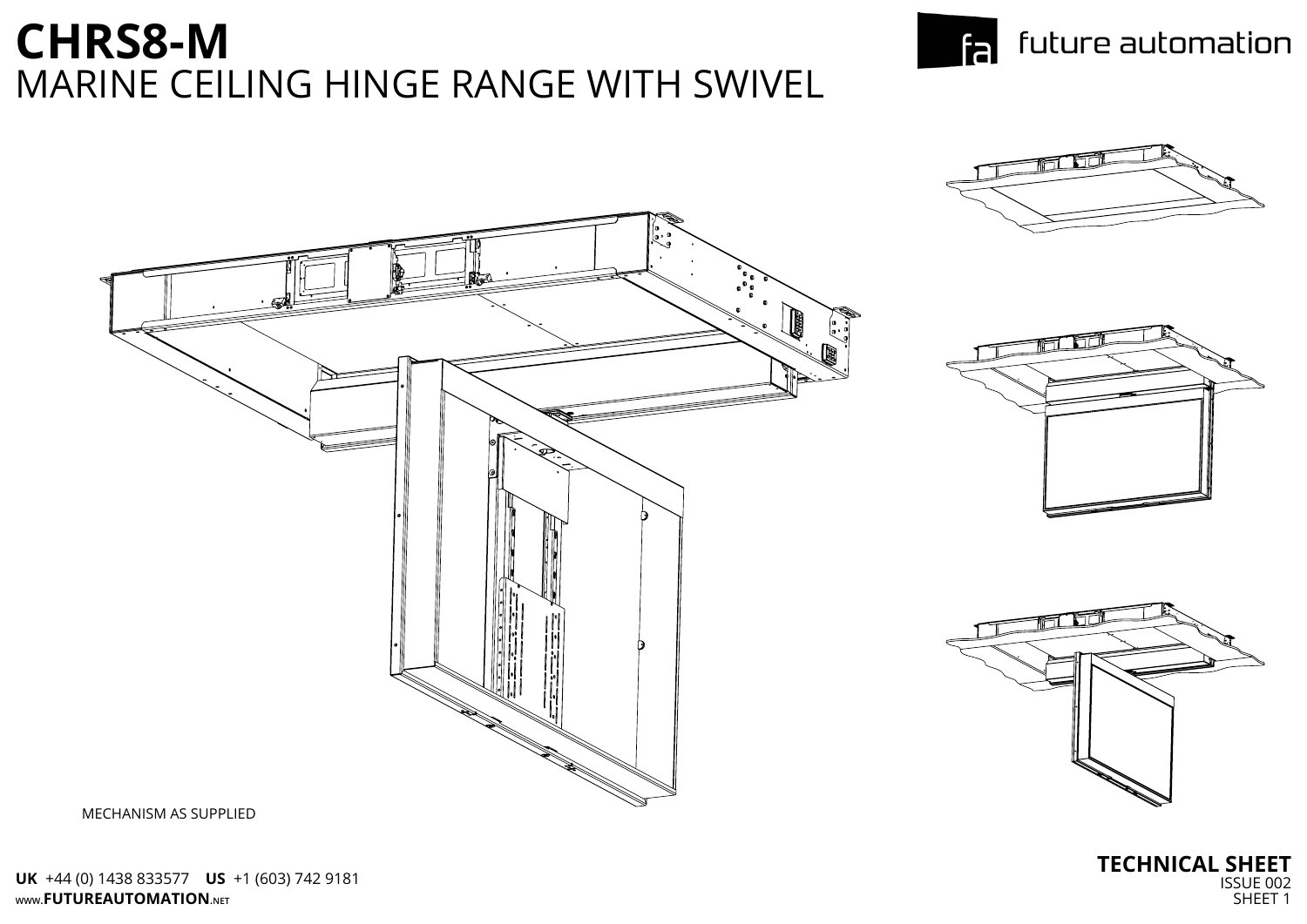| <b>SPECIFICATION</b>               | <b>MEASUREMENTS</b>                                                                                                              |  |  |
|------------------------------------|----------------------------------------------------------------------------------------------------------------------------------|--|--|
|                                    |                                                                                                                                  |  |  |
| <b>Product Dimensions</b>          | 2474mm (97.4") x 1681mm (66.2") x 246mm (9.6")                                                                                   |  |  |
| Product Weight                     | 250Kg (550lb)                                                                                                                    |  |  |
| Maximum Screen Size                | 1980mm (52.4") W x 1100mm (43.3") L x 150mm (5.9") D                                                                             |  |  |
| Maximum Weight Capacity            | 175Kg (385lb) - Inc 30kg [66lbs] max. Addon Ceiling Panel Main Hinge & 10kg [22lbs] max. Addon Ceiling Panel<br>Swivel Back Tray |  |  |
| <b>Packaging Dimensions</b>        | 2710mm (106.7") x 1820mm (71.7") x 500mm (19.7")                                                                                 |  |  |
| Shipping Weight                    | 350Kg (770lb)                                                                                                                    |  |  |
| <b>Maximum Rotation</b>            | 90° on Hinge 180° CW and CCW on Swivel                                                                                           |  |  |
| Movement Type                      | Motorised                                                                                                                        |  |  |
| Control System                     | Housed internally - Accessible through internal access hatch.                                                                    |  |  |
| Power Supply Required              | 110V - 240V AC 50-60hz                                                                                                           |  |  |
| Power Consumption Max.             | 720W                                                                                                                             |  |  |
| Power Consumption Standby          | 3W                                                                                                                               |  |  |
|                                    |                                                                                                                                  |  |  |
| <b>Mounting Patterns Supported</b> | VESA 400, 300, 200 W x 400, 300, 200 H                                                                                           |  |  |
| <b>Control Options</b>             | IR Remote, RS232, Contact Closure                                                                                                |  |  |
| <b>Product Options / Features</b>  | Specific B&O and Loewe mounts / adapters, Custom RAL paint finishes, Marine suitable version                                     |  |  |
| Package Contents                   | Mechanism, IR remote control                                                                                                     |  |  |
| Environment                        | Marine Indoor                                                                                                                    |  |  |
| Colour                             | WHITE - RAL9910 Satin Finish                                                                                                     |  |  |
| Marine Suitable                    | Yes - Marine Locks for seucre stowing when not in use                                                                            |  |  |
|                                    |                                                                                                                                  |  |  |

#### $F<sub>2</sub>$  future automation

| . Addon Ceiling Panel |  |  |  |  |
|-----------------------|--|--|--|--|
|                       |  |  |  |  |
|                       |  |  |  |  |
|                       |  |  |  |  |
|                       |  |  |  |  |
|                       |  |  |  |  |
|                       |  |  |  |  |
|                       |  |  |  |  |
|                       |  |  |  |  |
|                       |  |  |  |  |
|                       |  |  |  |  |
|                       |  |  |  |  |
| ersion                |  |  |  |  |
|                       |  |  |  |  |
|                       |  |  |  |  |
|                       |  |  |  |  |
|                       |  |  |  |  |
|                       |  |  |  |  |



### **CHRS8-M** MARINE CEILING HINGE RANGE WITH SWIVEL

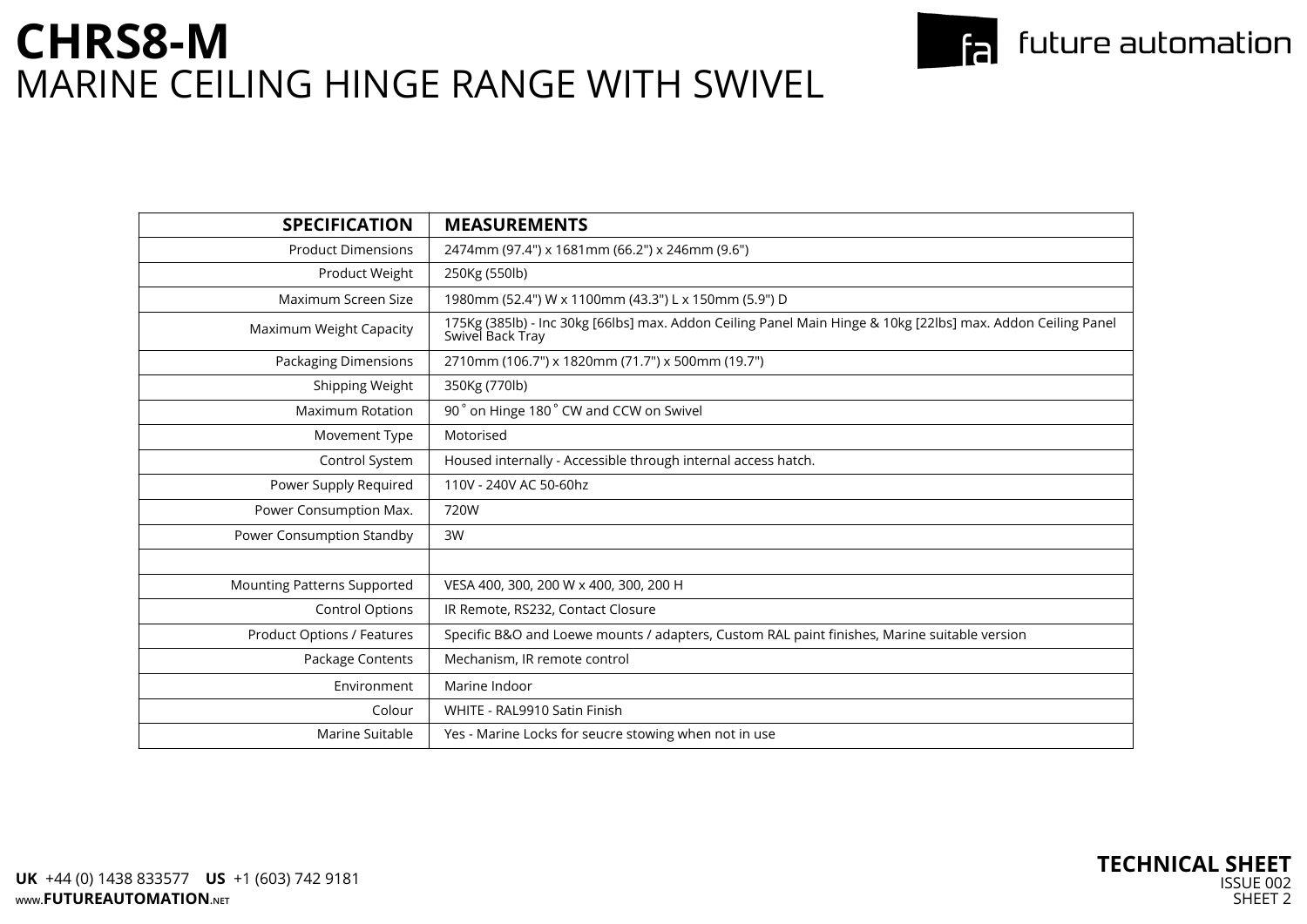

#### Locking Nut (Not Supplied)

Marine Electrical Ground Isolation Washer

#### **MECHANISM MOUNTING DETAILS**



# **CHRS8-M** MARINE CEILING HINGE RANGE WITH SWIVEL

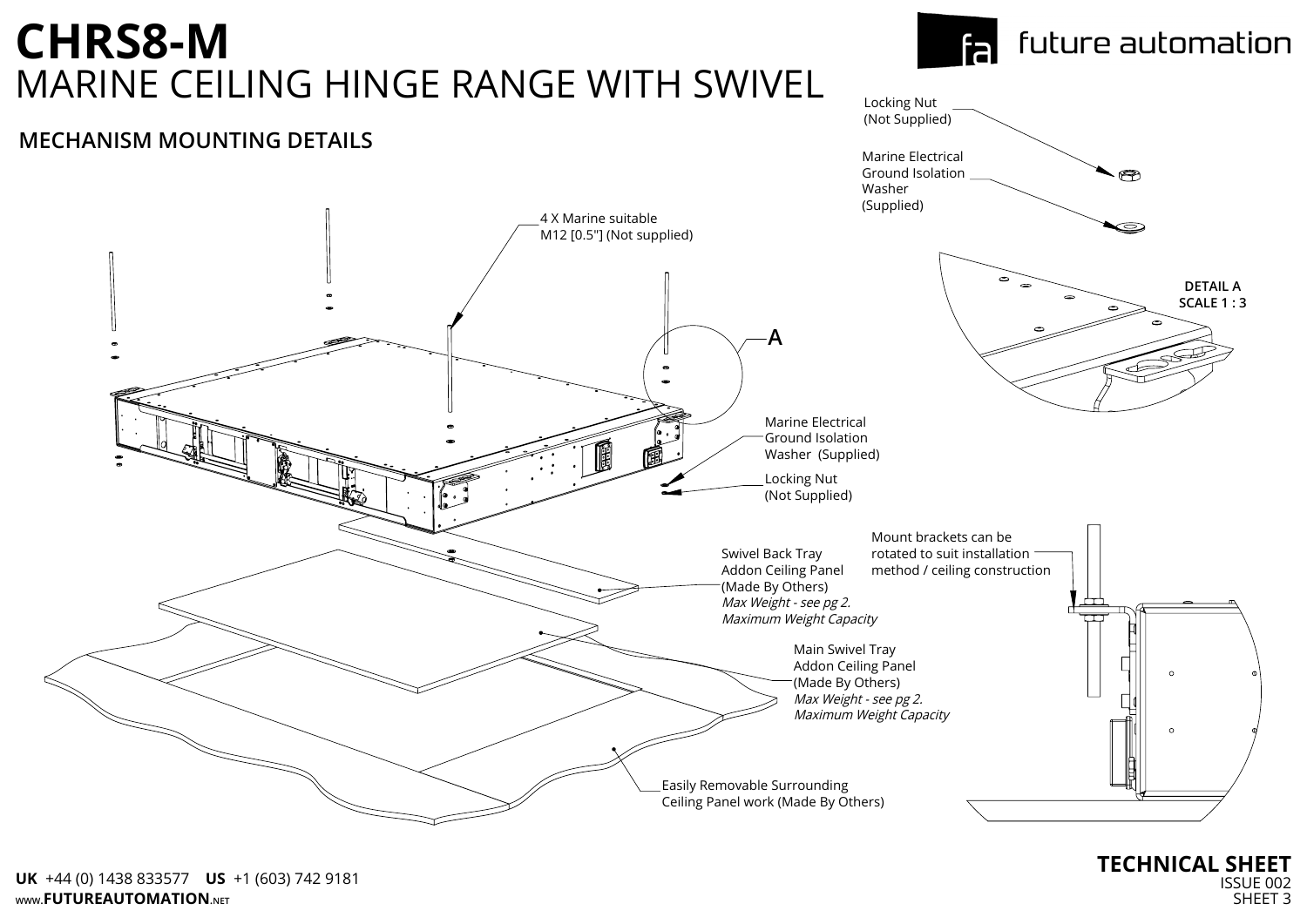ISSUE 002 SHFFT<sub>4</sub>



# **CHRS8-M** MARINE CEILING HINGE RANGE WITH SWIVEL



**WWW.FUTUREAUTOMATION.NET UK** +44 (0) 1438 833577 **US** +1 (603) 742 9181

### future automation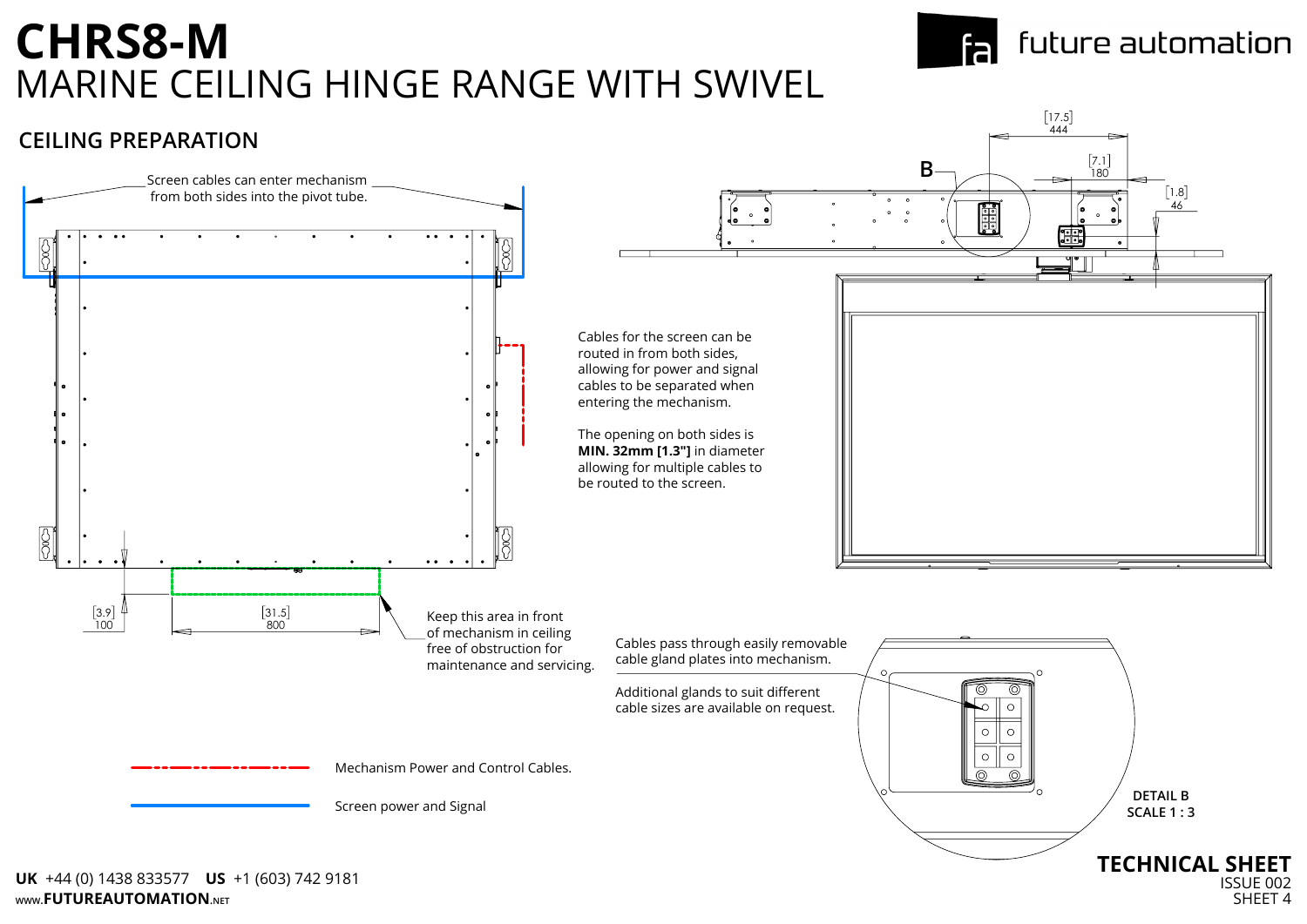

**CEILING DETAILS**



## **CHRS8-M** MARINE CEILING HINGE RANGE WITH SWIVEL



#### future automation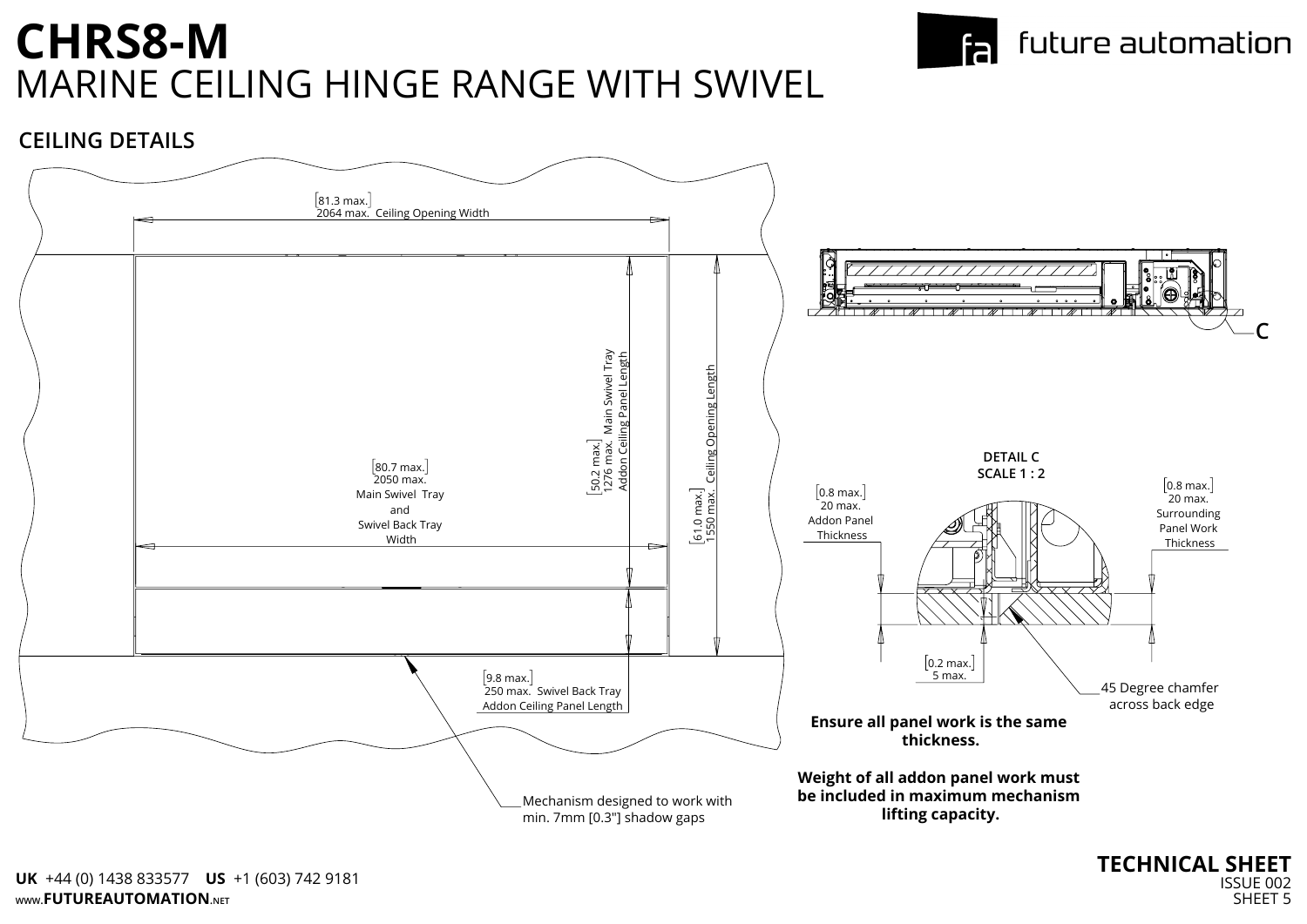95.5 2425  $\overline{\cdot\cdot\cdot}$  $\overline{\phantom{a}}$  $\overline{\phantom{a}}$ 58.1 1475  $\mathbb{Z}$  $\frac{1}{3}$ **D**



#### **FIXING DETAIL**



Mechanism mounted on M12 [0.5] Studding or fixed to underside of the ceiling joist structure, both using the mounting brackets installed on mechanism as standard

#### **MECHANISM DIMENSIONS - CLOSED**

# **CHRS8-M** MARINE CEILING HINGE RANGE WITH SWIVEL



#### future automation

|   | anism Length     |         |  |
|---|------------------|---------|--|
| ۰ |                  |         |  |
| ۰ | '∘∥∘<br>।<br>ه ا | $\circ$ |  |
| ۰ |                  |         |  |